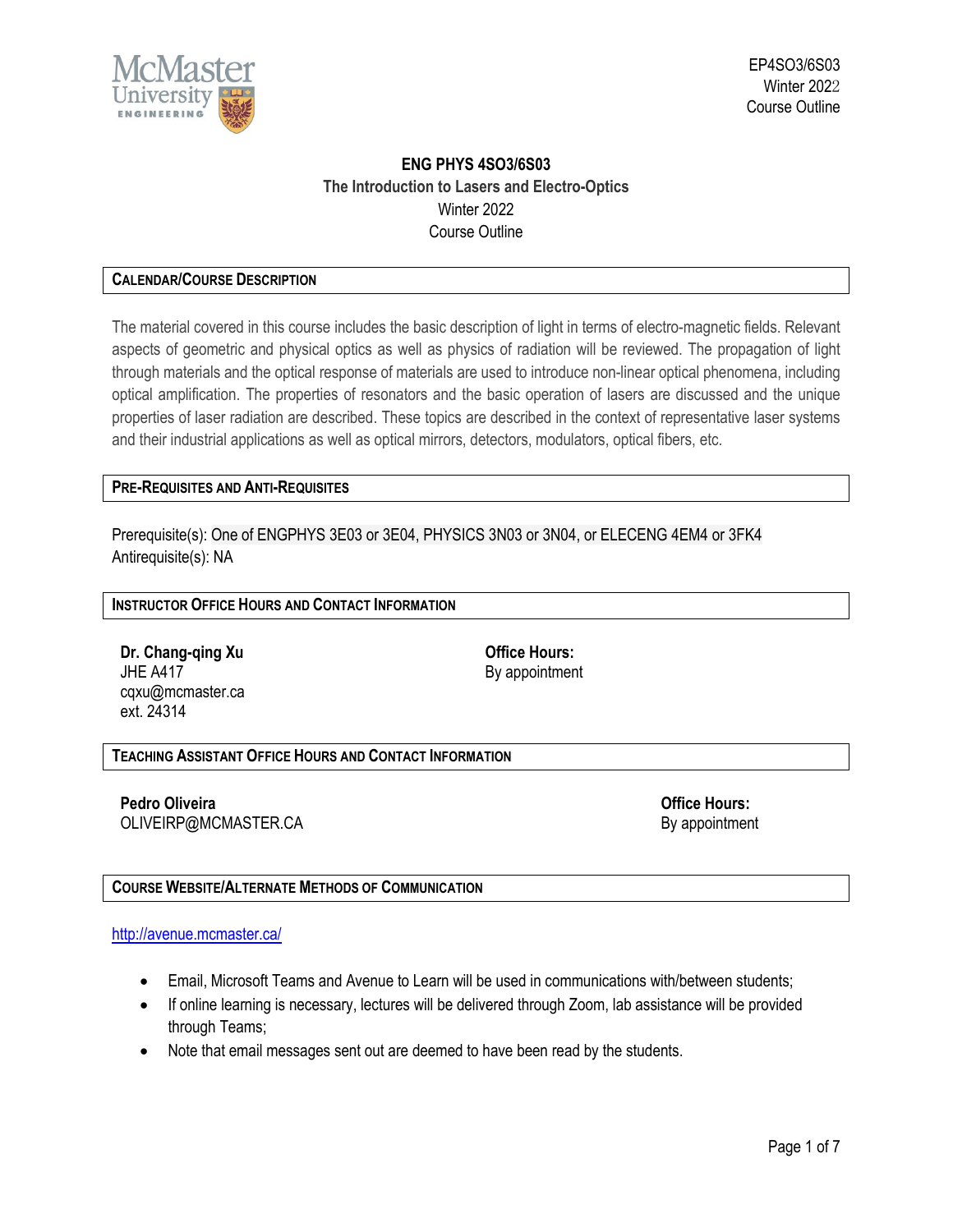

EP4SO3/6S03 Winter 2022 Course Outline

# **COURSE OBJECTIVES**

By the end of this course, students should be able to:

- Understand optical processes and physics behind lasing phenomenon;
- Understand the concept, properties, and physics of optical resonators, and their linkage with laser performance;
- Understand laser oscillation mathematically and physically, and its impact on laser performance;
- Understand physics and applications of lasers and other electro-optic devices;
- Be able to understand engineering design process and follow engineering design process.

# **MATERIALS AND FEES**

### **Recommended Textbook:**

Kelin J. Kuhn, "laser engineering", Prentice-Hall, 1998.

### **Lecture notes:**

- To be posted on Avenue to Learn

## **References:**

- Richard Syms and John Cozens, "Optical Guided Waves and Devices", McGraw Hill, 1993;
- Frank L. Pedrotti, S. J. Leno S. Pedrotti, "Introduction to Optics", Pretice Hall, 1993;
- Amnon Yariv, "Optical Electronics in Modern Communications", New York, Oxford, Oxford University Press, 1997.

### **Calculator:**

- Only the McMaster Standard Calculator will be permitted in tests and examinations. This is available at the Campus Store.

### **COURSE FORMAT AND EXPECTATIONS**

The course is organized as follows:

- 3 lectures per week
- 1 assignment (including reports and presentations)
	- o Assignment report submission deadline to be posted on Avenue to Learn
	- o Assignment presentation schedule to be posted on Avenue to Learn
- 2 quizzes
	- $\circ$  Check the Schedule on Avenue to Learn for dates of the quizzes  $\circ$  50 min. in-class
	- 50 min. in-class
- Final exam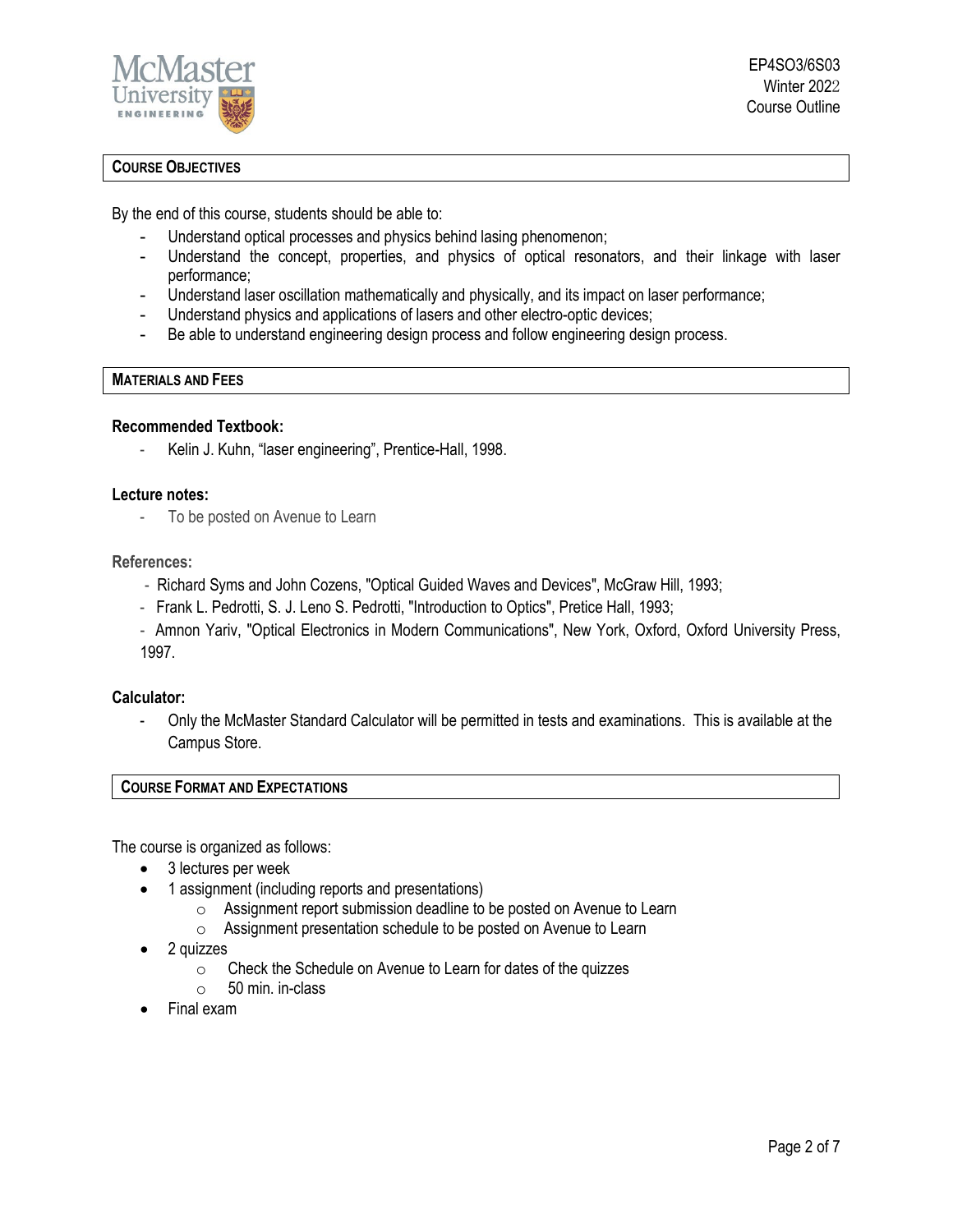

# **COURSE OVERVIEW**

| Date/Week | <b>Topic</b>                                                  | Readings (lecture notes -<br>sections; textbook - chapters) |
|-----------|---------------------------------------------------------------|-------------------------------------------------------------|
| Week 1    | Overview and optical process                                  | Section 1, 2; Chapter 1, 2                                  |
| Week 2    | Amplification and optical resonator                           | Section 2, 4; Chapter 4, 5                                  |
| Week 3    | Longitudinal and transverse modes                             | Section 3, 4; Chapter 3, 4                                  |
| Week 4    | Laser performance                                             | Section 4; Chapter 5                                        |
| Week 5    | Types of lasers                                               | Section 5; Chapter 9, 10                                    |
| Week 6    | Optical amplifiers                                            | Section 6; Chapter 12                                       |
| Week 7    | No class                                                      |                                                             |
| Week 8    | Plan wave, reflection and refraction – review                 | Sections 7, 10                                              |
| Week 9    | Interference, refractive index, light propagation in a medium | Sections 11, 8, 9                                           |
| Week 10   | Index ellipsoid, Pockel's effect, modulators                  | Sections 9, 12                                              |
| Week 11   | Modulators, nonlinear effect                                  | Sections 12, 9                                              |
| Week 12   | Applications (presentation)                                   |                                                             |
| Week 13   | Applications (presentation)                                   |                                                             |

| ASSESSMENT*             |        |  |  |  |
|-------------------------|--------|--|--|--|
| Component               | Weight |  |  |  |
| Quizzes (2)             | 15%    |  |  |  |
| Assignment report       | 25%    |  |  |  |
| Assignment presentation | 10%    |  |  |  |
| Final exam              | 50%    |  |  |  |
| Total                   | 100%   |  |  |  |

\*To obtain credit for 600 Level, additional work on assignment is necessary. Please contact with Dr. Xu for details.

The Learning Outcomes defined in this section are measured for Accreditation purposes only, and will not be directly taken into consideration in determining a student's actual grade in the course.

| Outcomes                                                                                                                                                                                                                                                                                                                                                                                                                                                                                                                                      | Indicators |
|-----------------------------------------------------------------------------------------------------------------------------------------------------------------------------------------------------------------------------------------------------------------------------------------------------------------------------------------------------------------------------------------------------------------------------------------------------------------------------------------------------------------------------------------------|------------|
|                                                                                                                                                                                                                                                                                                                                                                                                                                                                                                                                               |            |
| Able to describe optical processes and explain physics behind laser operation; Able 1.4<br>to describe optical resonators and apply to laser principles; Understanding of laser<br>oscillation and application to operation; Understanding of optical modulators and<br>ability to apply to engineering example; Demonstrate knowledge of widely used lasers<br>and ability to apply taught theory to real device; Understanding of plane waves and<br>ability to apply mathematics; Knowledge of the interaction between light and materials |            |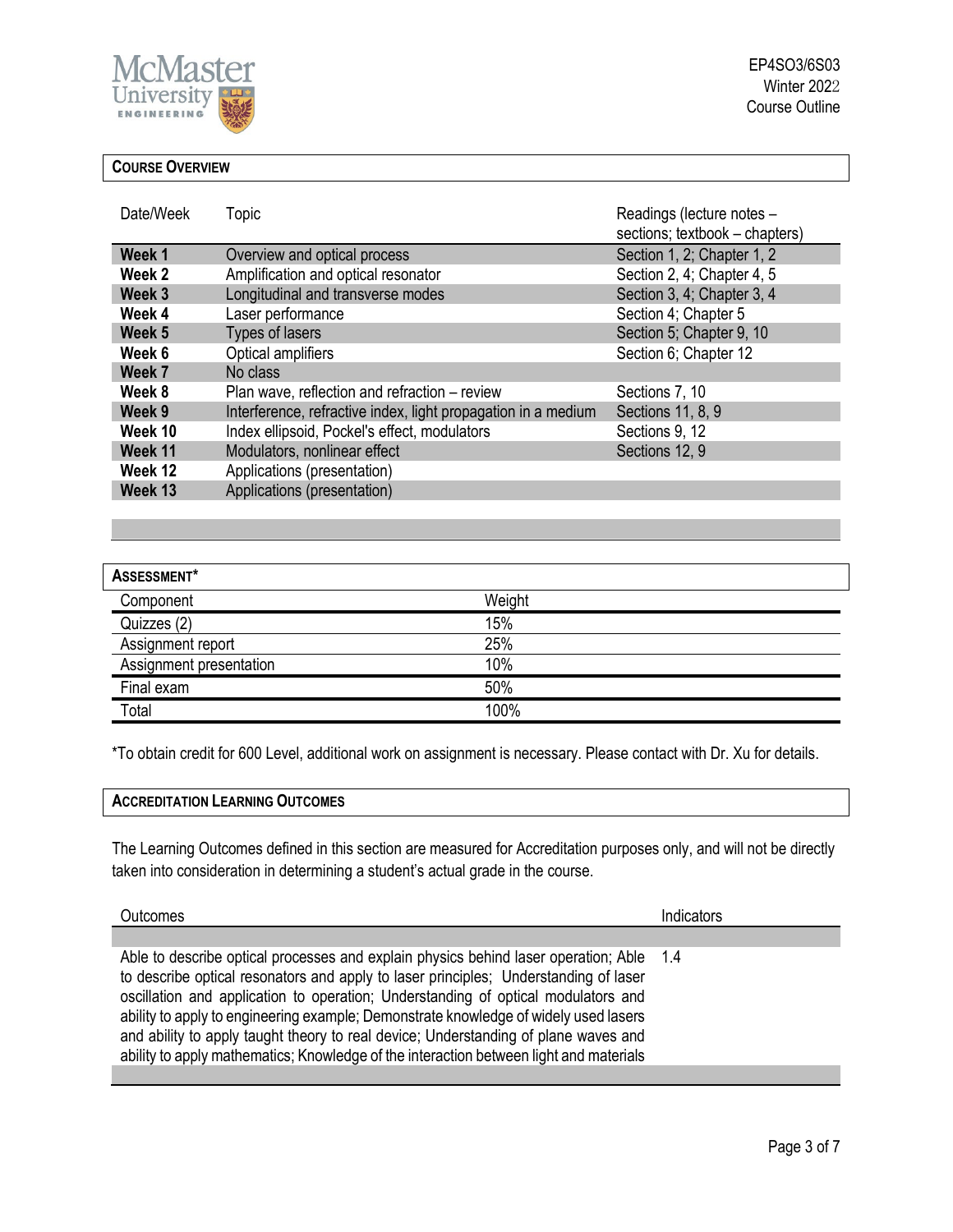

| Demonstrates an ability to identify reasonable assumptions (including identification of 2.1, 2.2, 2.3<br>uncertainties and imprecise information) that could or should be made before a<br>solution path is proposed; Demonstrates an ability to identify a range of suitable<br>engineering fundamentals (including mathematical techniques) that would be<br>potentially useful for analyzing a technical problem; Obtains substantiated<br>conclusions as a result of a problem solution including recognizing the limitations of<br>the solutions                     |                    |
|---------------------------------------------------------------------------------------------------------------------------------------------------------------------------------------------------------------------------------------------------------------------------------------------------------------------------------------------------------------------------------------------------------------------------------------------------------------------------------------------------------------------------------------------------------------------------|--------------------|
|                                                                                                                                                                                                                                                                                                                                                                                                                                                                                                                                                                           |                    |
| Recognizes and discusses applicable theory knowledge base; Selects appropriate<br>model and methods and identifies assumptions and constraints; Estimates outcomes,<br>uncertainties and determines appropriate data to collect                                                                                                                                                                                                                                                                                                                                           | 3.1, 3.2, 3.3      |
|                                                                                                                                                                                                                                                                                                                                                                                                                                                                                                                                                                           |                    |
| Recognizes and follows an engineering design process. (This means an iterative<br>activity that might include recognizing the goal, specifying the constraints and desired<br>outcomes, proposing solutions, evaluating alternatives, deciding on a solution, and<br>implementing); Recognizes and follows engineering design principles including<br>appropriate consideration of environmental, social and economic aspects as well as<br>health and safety issues; Proposes solutions to open-ended problems; Includes<br>appropriate health and safety considerations | 4.1, 4.2, 4.3, 4.5 |
| Demonstrates an ability to respond to technical and non-technical instructions and<br>questions; Presents instructions and information clearly and concisely as appropriate<br>to the audience; Constructs effective oral or written arguments as appropriate to the<br>circumstances                                                                                                                                                                                                                                                                                     | 7.1, 7.2, 7.3      |
|                                                                                                                                                                                                                                                                                                                                                                                                                                                                                                                                                                           |                    |
| Critically evaluates and applies knowledge, methods and skills procured through self<br>directed and self identified sources, including those that lie outside the nominal course<br>curriculum; Shows an awareness of the wide range of engineering societies, literature,<br>conferences, and other information sources                                                                                                                                                                                                                                                 | 12.1, 12.2         |
|                                                                                                                                                                                                                                                                                                                                                                                                                                                                                                                                                                           |                    |

For more information on Accreditation, please visit[: https://www.engineerscanada.ca](https://www.engineerscanada.ca/)

## **EQUITY, DIVERSITY, AND INCLUSION**

Every registered student belongs in this course. Diversity of backgrounds and experiences is expected and welcome. You can expect your Instructor to be respectful of this diversity in all aspects of the course, and the same is expected of you.

The Department of Engineering Physics is committed to creating an environment in which students of all genders, cultures, ethnicities, races, sexual orientations, abilities, and socioeconomic backgrounds have equal access to education and are welcomed and treated fairly. If you have any concerns regarding inclusion in our Department, in particular if you or one of your peers is experiencing harassment or discrimination, you are encouraged to contact the Chair, Associate Undergraduate Chair, Academic Advisor or to contact the Equity and [Inclusion](https://equity.mcmaster.ca/) Office.

### **PHYSICAL AND MENTAL HEALTH**

For a list of McMaster University's resources, please refer to the **Student Wellness Centre**.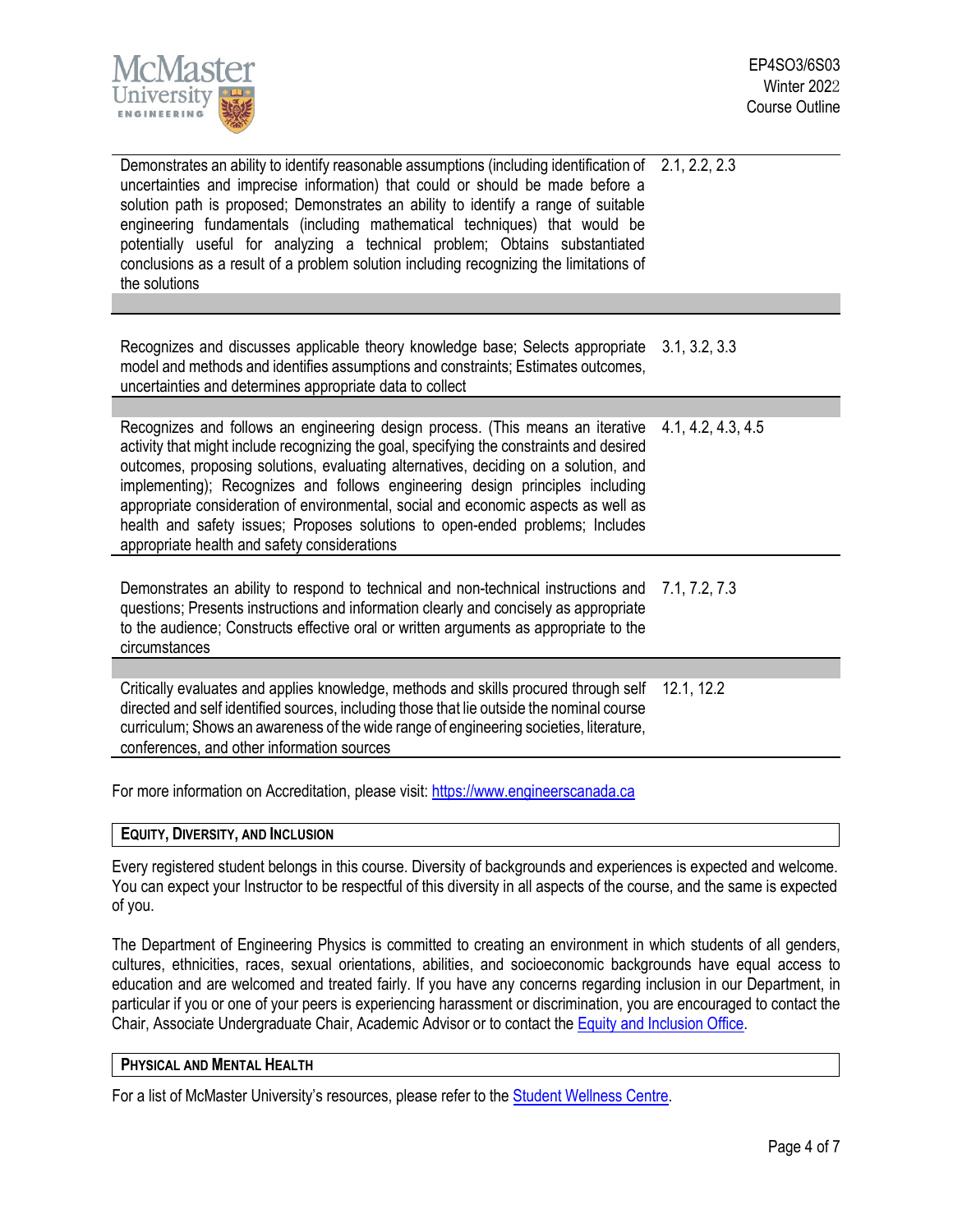

# **ACADEMIC INTEGRITY**

You are expected to exhibit honesty and use ethical behaviour in all aspects of the learning process. Academic credentials you earn are rooted in principles of honesty and academic integrity. **It is your responsibility to understand what constitutes academic dishonesty.**

Academic dishonesty is to knowingly act or fail to act in a way that results or could result in unearned academic credit or advantage. This behaviour can result in serious consequences, e.g. the grade of zero on an assignment, loss of credit with a notation on the transcript (notation reads: "Grade of F assigned for academic dishonesty"), and/or suspension or expulsion from the university. For information on the various types of academic dishonesty please refer to the *[Academic Integrity Policy](https://secretariat.mcmaster.ca/app/uploads/Academic-Integrity-Policy-1-1.pdf)*, located at https://secretariat.mcmaster.ca/university-policies-procedures- guidelines/

The following illustrates only three forms of academic dishonesty:

- 1. plagiarism, e.g. the submission of work that is not one's own or for which other credit has been obtained.
- 2. improper collaboration in group work.
- 3. copying or using unauthorized aids in tests and examinations.

### **AUTHENTICITY / PLAGIARISM DETECTION**

*Some courses may* use a web-based service (Turnitin.com) to reveal authenticity and ownership of student submitted work. For courses using such software, students will be expected to submit their work electronically either directly to Turnitin.com or via an online learning platform (e.g. A2L, etc.) using plagiarism detection (a service supported by Turnitin.com) so it can be checked for academic dishonesty.

Students who do not wish their work to be submitted through the plagiarism detection software must inform the Instructor before the assignment is due. No penalty will be assigned to a student who does not submit work to the plagiarism detection software. **All submitted work is subject to normal verification that standards of academic integrity have been upheld** (e.g., on-line search, other software, etc.). For more details about McMaster's use of Turnitin.com please go t[o www.mcmaster.ca/academicintegrity.](http://www.mcmaster.ca/academicintegrity)

### **COURSES WITH AN ON-LINE ELEMENT**

McMaster is committed to an inclusive and respectful community. These principles and expectations extend to online activities including electronic chat groups, video calls and other learning platforms.

*Some courses may* use on-line elements (e.g. e-mail, Avenue to Learn (A2L), LearnLink, web pages, capa, Moodle, ThinkingCap, etc.). Students should be aware that, when they access the electronic components of a course using these elements, private information such as first and last names, user names for the McMaster e-mail accounts, and program affiliation may become apparent to all other students in the same course. The available information is dependent on the technology used. Continuation in a course that uses on-line elements will be deemed consent to this disclosure. If you have any questions or concerns about such disclosure, please discuss this with the course instructor.

### **CONDUCT EXPECTATIONS**

As a McMaster student, you have the right to experience, and the responsibility to demonstrate, respectful and dignified interactions within all of our living, learning and working communities. These expectations are described in the *[Code](https://secretariat.mcmaster.ca/app/uploads/Code-of-Student-Rights-and-Responsibilities.pdf) of Student Rights & [Responsibilities](https://secretariat.mcmaster.ca/app/uploads/Code-of-Student-Rights-and-Responsibilities.pdf)* (the "Code"). All students share the responsibility of maintaining a positive environment for the academic and personal growth of all McMaster community members, **whether in person or online**.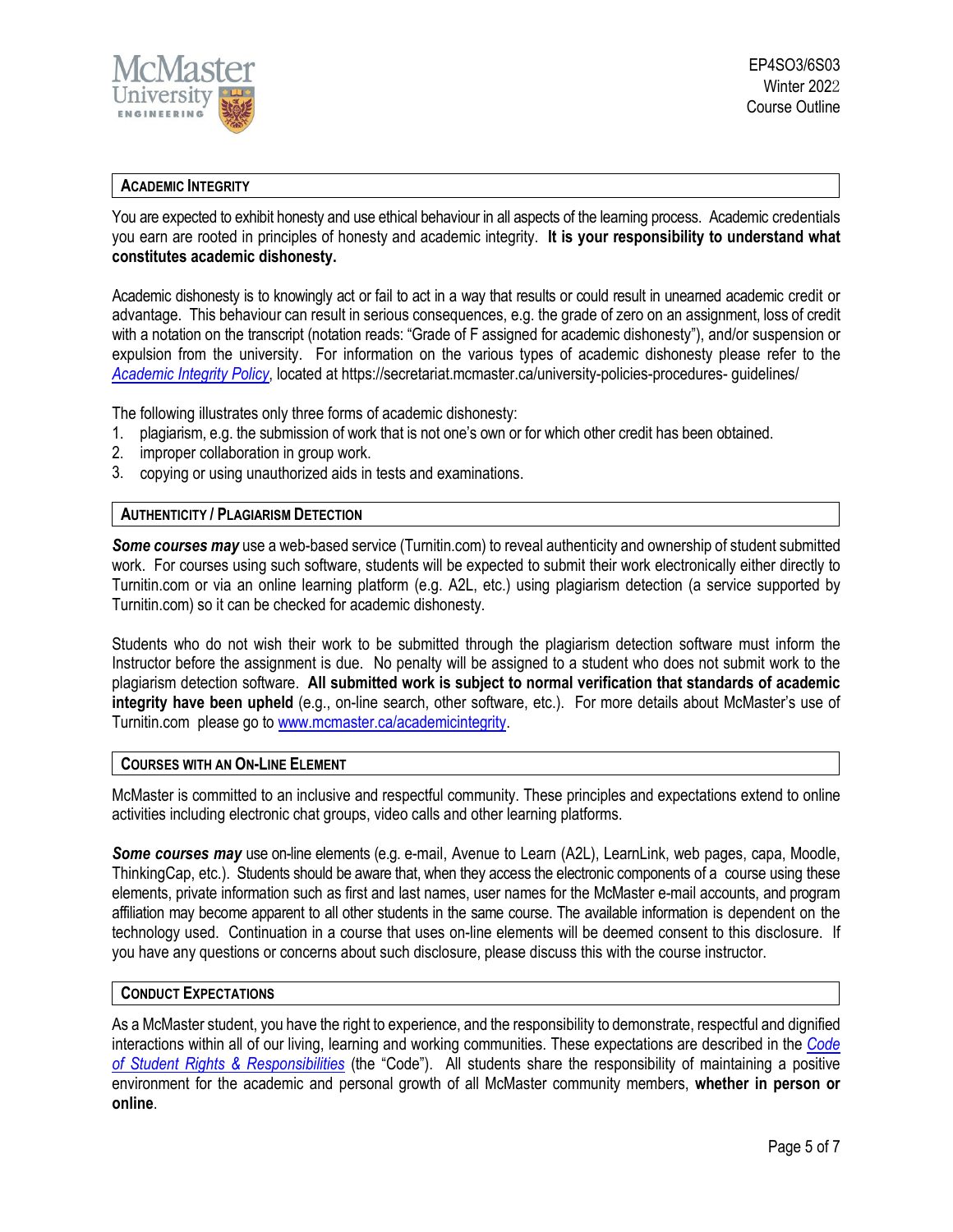

It is essential that students be mindful of their interactions online, as the Code remains in effect in virtual learning environments. The Code applies to any interactions that adversely affect, disrupt, or interfere with reasonable participation in University activities. Student disruptions or behaviours that interfere with university functions on online platforms (e.g. use of Avenue 2 Learn, WebEx or Zoom for delivery), will be taken very seriously and will be investigated. Outcomes may include restriction or removal of the involved students' access to these platforms.

# **ACADEMIC ACCOMMODATION OF STUDENTS WITH DISABILITIES**

Students with disabilities who require academic accommodation must contact Student [Accessibility Services](https://sas.mcmaster.ca/) (SAS) at 905-525-9140 ext. 28652 or [sas@mcmaster.ca](mailto:sas@mcmaster.ca) to make arrangements with a Program Coordinator. For further information, consult McMaster University's *[Academic Accommodation](https://secretariat.mcmaster.ca/app/uploads/Academic-Accommodations-Policy.pdf) of Students with Disabilities* policy.

### **COURSE POLICY ON MISSED WORK, EXTENSIONS, AND LATE PENALTIES**

- 1. It is the students' responsibility to regularly check the course webpage (i.e. Avenue to Learn) for updates and announcements.
- 2. Late submission of homework, assignment report, mid-terms and final exam will not be accepted and marked, and a grade of ZERO will be assigned.

### **SUBMISSION OF REQUEST FOR RELIEF FOR MISSED ACADEMIC WORK**

In the event of an absence for medical or other reasons, students should review and follow the Academic Regulation in the Undergraduate Calendar "Requests for Relief for Missed Academic Term Work".

- 1. **Relief for missed academic work worth less than 25% of the final grade resulting from medical or personal situations lasting up to three calendar days:**
	- Use the [McMaster Student Absence Form](http://mcmaster.ca/msaf/) (MSAF) on-line self-reporting tool. No further documentation is required.
	- Students may submit requests for relief using the MSAF once per term.
	- An automated email will be sent to the course instructor, who will determine the appropriate relief. Students must immediately follow up with their instructors. Failure to do so may negate the opportunity for relief.
	- The MSAF cannot be used to meet a religious obligation or to celebrate an important religious holiday.
	- The MSAF cannot be used for academic work that has already been completed attempted.
	- An MSAF applies only to work that is due within the period for which the MSAF applies, i.e. the 3-day period that is specified in the MSAF; however, all work due in that period can be covered by one MSAF.
	- The MSAF cannot be used to apply for relief for any final examination or its equivalent. See *Petitions for Special Consideration* above.
- 2. **For medical or personal situations lasting more than three calendar days, and/or for missed academic work worth 25% or more of the final grade, and/or for any request for relief in a term where the MSAF has been used previously in that term:**
	- Students must report to their Faculty Office to discuss their situation and will be required to provide appropriate **supporting documentation**.
	- If warranted, the Faculty Office will approve the absence, and the instructor will determine appropriate relief.